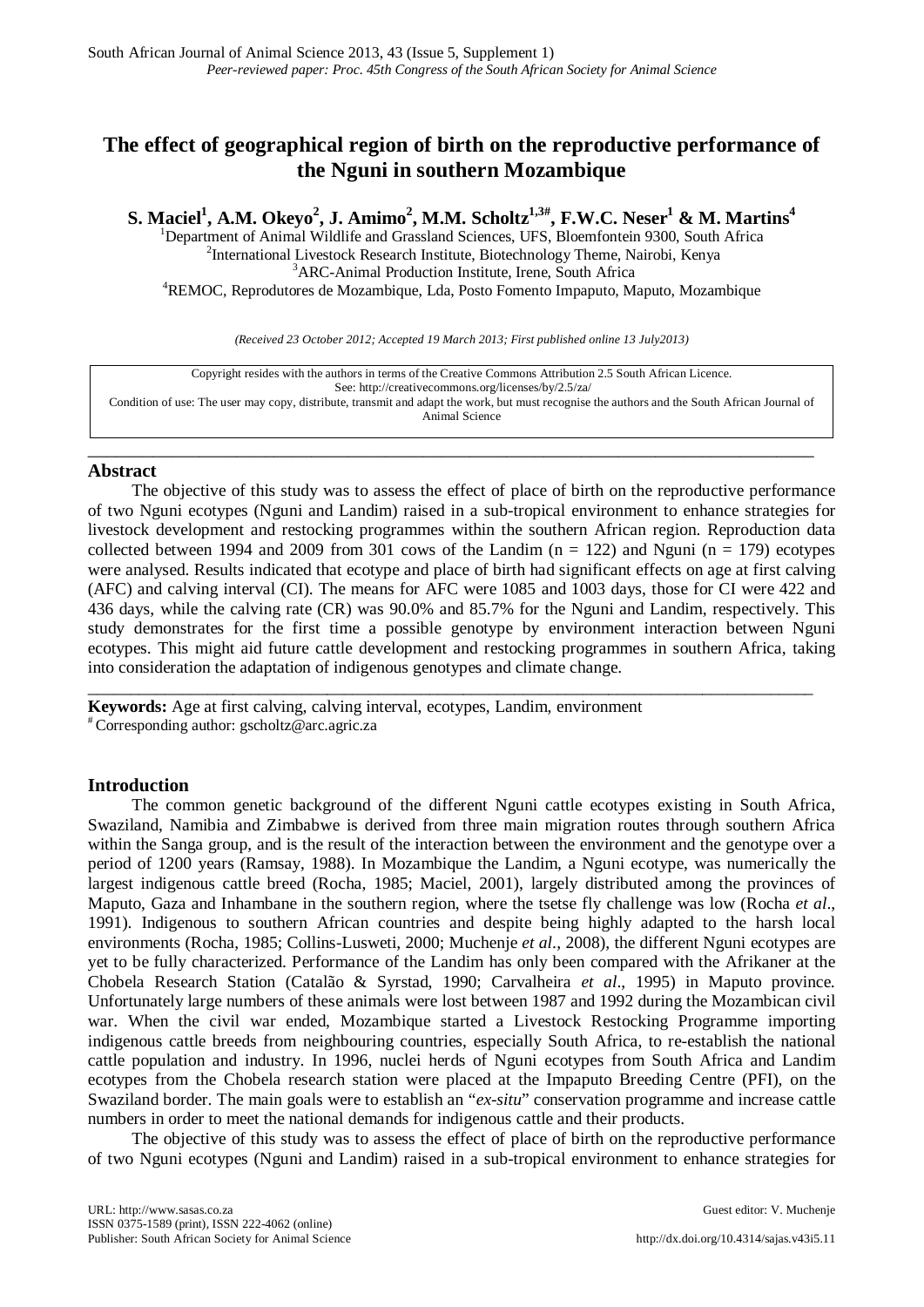livestock development and restocking programmes within the southern African region, in order to better inform cattle development strategies in Mozambique.

### **Materials and Methods**

Impaputo Breeding Station (PFI), situated within the Maputo province, is characterized by a subtropical climate within a semi-arid agro-ecological region. The vegetation of PFI is mainly composed of mixed grass species such as *Hyparrheania* spp., *Panicum maximum*, *Eragrostis superba*, *Echinochloa* spp*.*, *Urochloa mozambicensis*, *Cynodon* spp., *Rynchelitrum repens* and *Themeda triandra* associated with *Acacia*  spp.

Original Landim and Nguni animals were transferred to PFI from Chobela Research Station (Maputo Province) and different farms in South Africa, respectively. Progeny from both ecotypes were born at this research station. Nguni and Landim were bred in separate herds to ensure purity within the two ecotypes. Animals were commercially managed on natural grasslands with feed supplementation during dry seasons, which consisted of a mixture of milled *Sorghum sudanensis* and *Panicum maximum* hay, mixed with molasses and chicken manure.

Two breeding seasons were applied: from January  $1<sup>st</sup>$  to March  $30<sup>th</sup>$  and then from July  $1<sup>st</sup>$  to August 30<sup>th</sup>. A ratio of 25 cows per bull was used. Females that did not calve down at four years of age and did not conceive for two consecutive breeding seasons were culled. Reproduction data, collected between January 1994 and December 2009, from 301 cows of the Landim  $(n = 122)$  and Nguni  $(n = 179)$  ecotypes reared at PFI were used in the analysis. The PROC GLM procedure of SAS (2003) was used to analyse reproductive performance data. Sources of variation or factors fitted in the model included breed-type (ecotype), place of birth of foundation animal, parity, Year and Season of calving and Year-Season by ecotype interactions. Place of birth of foundation animal, or origin of the herd, were the Chobela Research Station (Landim), the PFI (Landim and Nguni) and South Africa (Nguni). All parities were numbered. Based on preliminary analysis, reproduction records of cows in parity 7 and higher were pooled. Records for which the cow parity was uncertain were excluded. Least square means (LS means ± standard errors) for the groups are presented as LS means  $\pm$  S.E. As dependent variable, analysis was carried on the age at first calving (AFC) and its fixed effects were herd (South Africa, Chobela and PFI), Year-Season of birth and ecotype (Nguni and Landim). The following statistical model was used:

> $Y_{jklm} = \mu + h_j + y s_k + t_l + e_{ijklm}$ Where  $Y_{iklm}$  = the applicable observation;  $\mu$  = the underlying constant common to all observations;  $h_i$  = the fixed effect of the jth herd (j = 1,2,3);  $ys_k$  = the fixed effect of the k<sup>th</sup> Year-Season of birth (k = 1994, 1995,........ 2006);  $t_l$  = the fixed effect of the l<sup>th</sup> ecotype (l = Nguni, Landim) and  $e_{ijklm}$  = the random residual NID  $(0, \sigma^2_e)$ .

# **Results**

The average reproductive performance, represented in LS means  $\pm$  SE for AFC, calving interval (CI) and calving rate (CR) for the two ecotypes is presented in Table 1. The Landim ecotype had a lower AFC (*P*  $\leq$ 0.005) than the Nguni. Origin of the herd had an effect on AFC (*P*  $\leq$ 0.05), with heifers born at PFI being younger than the ones born at Chobela. Both CI and CR were also influenced by herd origin (*P* <0.001), with the South African derived cows having longer CI and lower CR than the PFI derived cows (Table 1).

Figure 1 presents the effects of wet and dry seasons on AFC. Year-Season of birth affected AFC (*P*  <0.001). Heifers born in dry seasons (May to September) were generally younger at first calving than those born in wet seasons (Oct-April), with exception for heifers born in 2004 dry season (1288.37  $\pm$  67.53 days). From 2005 onwards AFC decreased and heifers born in dry and wet seasons of 2007 were the youngest at first calving.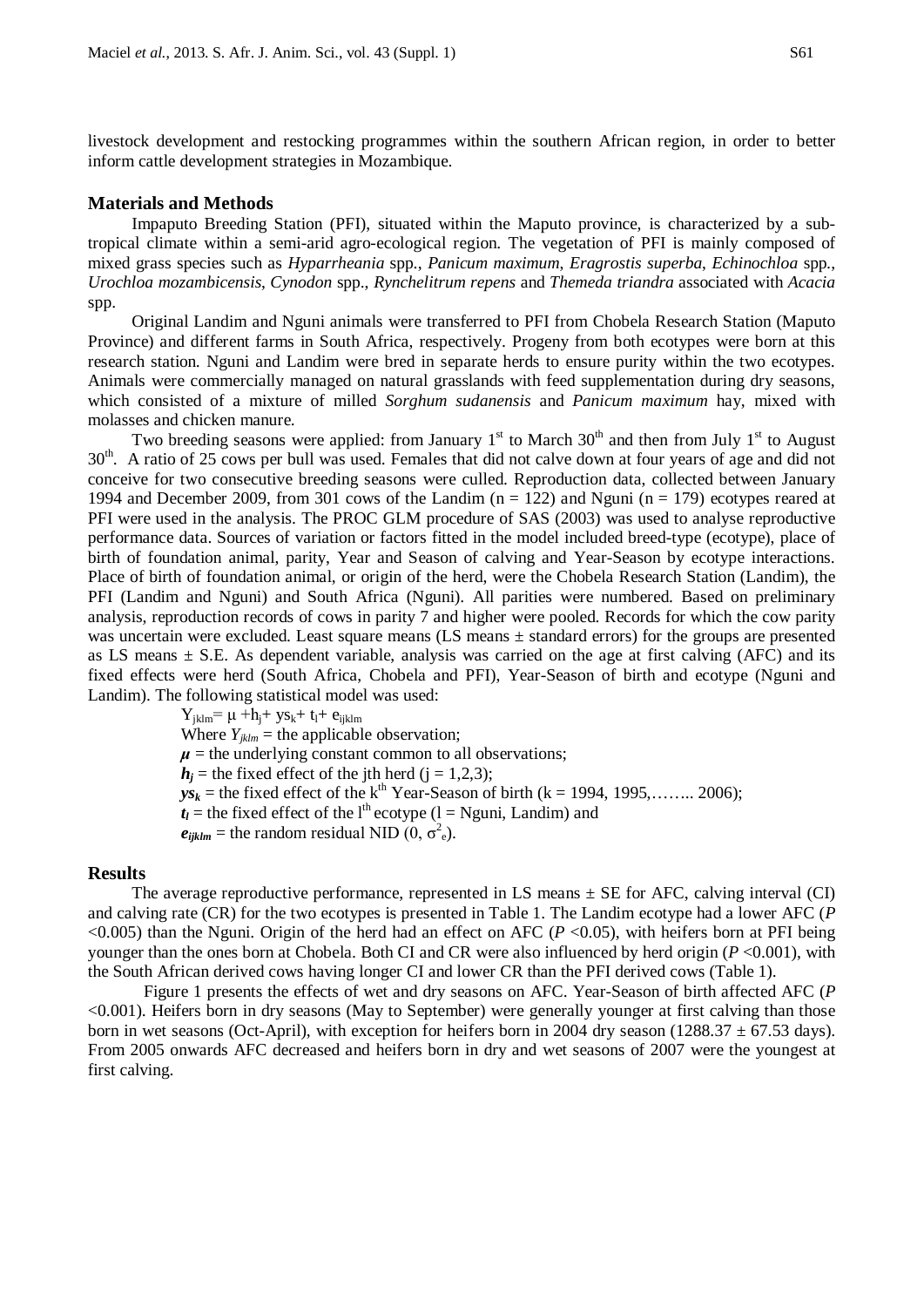| Traits       | Overall Mean   | Ecotypes           |                    | Origin of the herds |                   |                    |
|--------------|----------------|--------------------|--------------------|---------------------|-------------------|--------------------|
|              |                | Nguni              | Landim             | Mozambique          |                   | South Africa       |
|              |                |                    |                    | Chobela             | PFI               |                    |
| $AFC$ (days) | $1071 \pm 166$ | $1085^{\#} \pm 40$ | $1003^{\#} \pm 39$ | $1129^{\$} \pm 69$  | $965^{\$} \pm 22$ | $1039^{\$} \pm 22$ |

CI (days)  $432 \pm 85$   $422 \pm 9$   $446 \pm 11$   $428 \pm 12$   $415^* \pm 9$   $458^* \pm 10$ CR (%) 88.1 ± 14.7 90.0 ± 1.5 85.7 ± 1.9 88.9 ± 2.0 91.5 \* ± 1.5 83.4 \* ± 1.7

**Table 1** LS means ± SE comparative reproductive performance of Landim and Nguni ecotypes in Impaputo Breeding Centre (PFI) in Mozambique during 1996 to 2009 period

**Note**: AFC – Age at First Calving; CI – Calving Intervals; CR – Calving Rates.

Least Square Means (LSM) with the same symbol within the same rows differ significantly from each other at *P* <0.0001 (\*), *P* <0.005 (#) or *P* <0.05 (\$).



**Figure 1** Effects of wet (October to April) and dry (May to September) seasons on age at first calving (AFC) in days of heifers of the Landim and Nguni ecotypes born during 1994 to 2006 period in PFI.

### **Discussion**

In this study, the combined AFC mean for the Landim and Nguni was  $35 \pm 5$  months. The large standard errors are probably due to large differences in age of the foundation herds brought in from Chobela Station and South Africa. In the PFI environment, Landim cows were younger than Nguni at first calving. PFI born cows were the youngest at first calving, especially since 2004 (Figure 1), had the shortest CI and the highest CR. These results are in agreement with those reported by Scholtz & Lombard (1992) for the Nguni ecotype in South Africa. Under PFI environment, Chobela born cows were the oldest at AFC, but were still about 5.5 months younger than the 41 months reported under Chobela Station conditions. This might be related to the management of animals at PFI, like exposure to the bull after weaning, good quality dry season feed supplementation (good quality hay mixed with molasses and chicken manure). In contrast, Landim heifers at Chobela were submitted to the bull at 18 months age and received only some straw supplementation and molasses during very dry years (Catalão & Syrstad, 1990; Carvalheira *et al*., 1995).

#### **Conclusion**

Both ecotypes showed good adaptation to the PFI environment, with heifers that were born at PFI performing better than their mothers who had originated from Chobela and South Africa. Nguni and Landim cows, originated from South Africa and Chobela, had better reproductive results under PFI than what was previously reported in their original environments. For the first time, this study demonstrated the existence of significant genotype-by-environment interactions regarding reproductive traits for the different Nguni ecotypes in Mozambique, thus providing information which can better aid the planning of future cattle development and restocking programmes in southern Africa.